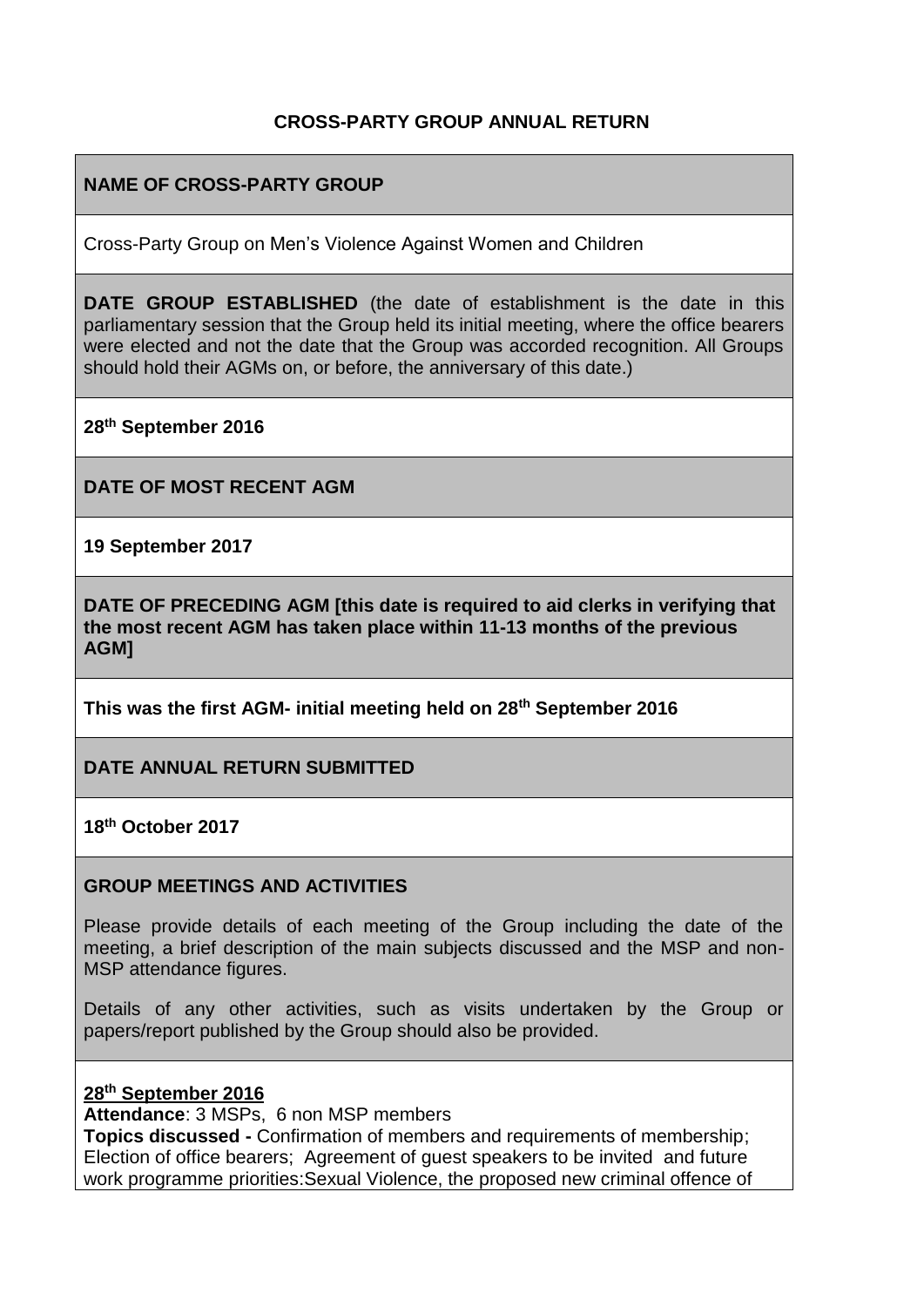domestic abuse, implementation of "Equally Safe" and judicial training

## **6 th December 2016**

**Attendance:** 3 MSPs, 7 non –MSP members and guest, Rebecca Malcolm, Intern at Christina McKelvie's office

## **Topics discussed**

- Approval of new members; Scheduling of future meetings; Members' updates from their respective work areas and organisations; guest speakers to be invited
- Discussion and agreements on subjects for further discussion as upcoming Agenda items - Implementation of the "Equally Safe" VAW Strategy, as a permanent agenda item, with update from Scottish Gov; Brexit impact, implications ,Human Rights Act and international instruments and obligations.; Access to Justice and representation of children; DA offence- proposed Bill with the new offence and possible CPG input: Austerity, the Benefits system and intersections between economic discrimination, VAW and the impact on women and children; Immigration, asylum and the "no recourse to public funds" issue; FGM, forced marriage and Commercial Sexual Exploitation; Primary Prevention

# **31 January 2017**

**Attendance:** 3 MSPs, 4 non MSP members and guest, Sarah Masson, Scottish Parliament

## **Topics discussed**-

 Approval of new members; forthcoming debate on FGM and HBV scheduled in the Scottish Parliament; update on "Equally Safe" implementation; update and discussion on the Scottish Government's published research on forced marriage; the civil decision in the "Goodwillie" case; Victims and Witnesses (Scotland) Act 2014 and protection for victims in court; work with the proposed Cross Party Group on Commercial Sexual Exploitation; guest speakers to be invited

## **28th February 2017**

**Attendance**: 1 MSP, 6 non- MSP members

**Topics discussed -**Subjects for the forthcoming discussion with the Cabinet Secretary for Justice at the CPG - implementation of the Abusive Behaviour and Sexual Harm (Scotland) Act 2017; the Domestic Abuse (Scotland) Bill; Forensic medical examinations following rape and sexual assault; Women with no recourse to public funds (NRPF); progress on implementation of the Istanbul Convention; immigrant women's entitlement to support and services

**Guest speaker**- Trevor Owen, Equalities Unit, Scottish Government **Topics discussed**- Update on the main activities and plans of Equally Safe; members' updates and invitation to speakers

Note that this meeting was not quorate so did not count as an official meeting. The actions agreed at this meeting were subsequently approved at the quorate CPG meeting on 19<sup>th</sup> September 2017

## **31st May 2017**

**Attendance**: 2 MSPs, 6 non-MSP members and 2 guests- Ashleigh Hannon, intern from Christina McKelvie 's office and Kallia Manossaki, University of West of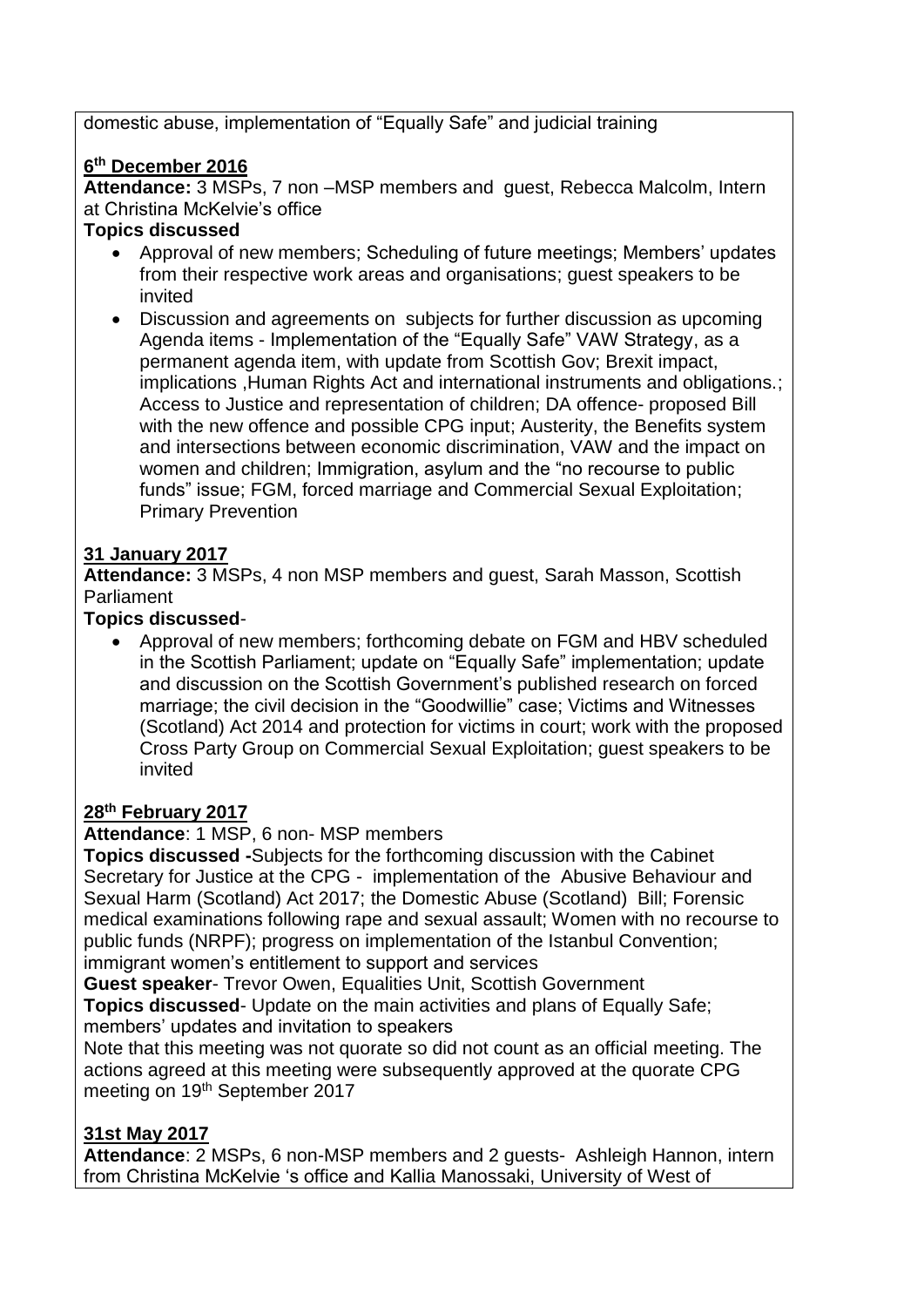#### **Scotland**

**Topics discussed**- CPG response to Scottish Parliamentary motion on "parental alienation" and shared parenting; the "Power Up/Power down project; members' updates

**Guest speakers**- Michael Matheson, Cabinet Secretary for Justice; Ria Phillips, Violence Against Women, Criminal Justice Division, Scottish Government and Patrick Down, Criminal Law & Practice Unit, Scottish Government **Topics discussed -**The Cabinet Secretary for Justice provided updates and answered questions on the following- Scottish Government's timetable for implementation of the Abusive Behaviour and Sexual Harm (Scotland) Act 2016 and issues around extra-territorial jurisdiction in that Act and the Domestic Abuse Bill; Scotland's compliance with the Istanbul Convention; forensic medical examination process for sexual assault victims and proposed work to improve the response; delivering support to victims of violence regardless of immigration status as laid out in the EU Directive on the Rights of Victims; the Justice Review into prostitution and how this will be progressed

# **19th September 2017**

### **AGM**

**Attendanc**e: 4 MSPs, 6 non-MSP members and 2 guests, Samantha Ferrell-Schweppenstedde and Angela Voulgari from Bright Choices

**Guest speaker**- Emma Forbes, Phd student

**AGM Topics discussed -**Election of Office Bearers; overview of the work of the CPG over the previous year and timing of future meetings of the CPG **Meeting- topics discussed**

Approval of actions discussed in the non-quorate meeting on 19<sup>th</sup> February 2017; Scottish Government proposals on short term sentences and CPG response; presentation from SWA on the "Power Up/Power Down" project and a showing of the project videos

**Guest speaker**- Emma Forbes, Phd student

**Topic discussed**- presentation from Emma Forbes on her research around DA victims' experience of court system and giving evidence

### **MSP MEMBERS OF THE GROUP**

Please provide names and party designation of all MSP members of the Group.

- Christina McKelvie MSP- Scottish National Party
- Claire Baker MSP- Scottish Labour Party
- Claudia Beamish MSP- Scottish Labour
- Gil Paterson MSP- Scottish National Party
- James Dornan MSP- Scottish National Party
- Johann Lamont MSP- Scottish Labour
- John Finnie MSP- Scottish Green Party
- Rhoda Grant MSP- Scottish Labour
- Sandra White MSP- Scottish National Party
- Tavish Scott MSP- Scottish Liberal Democrats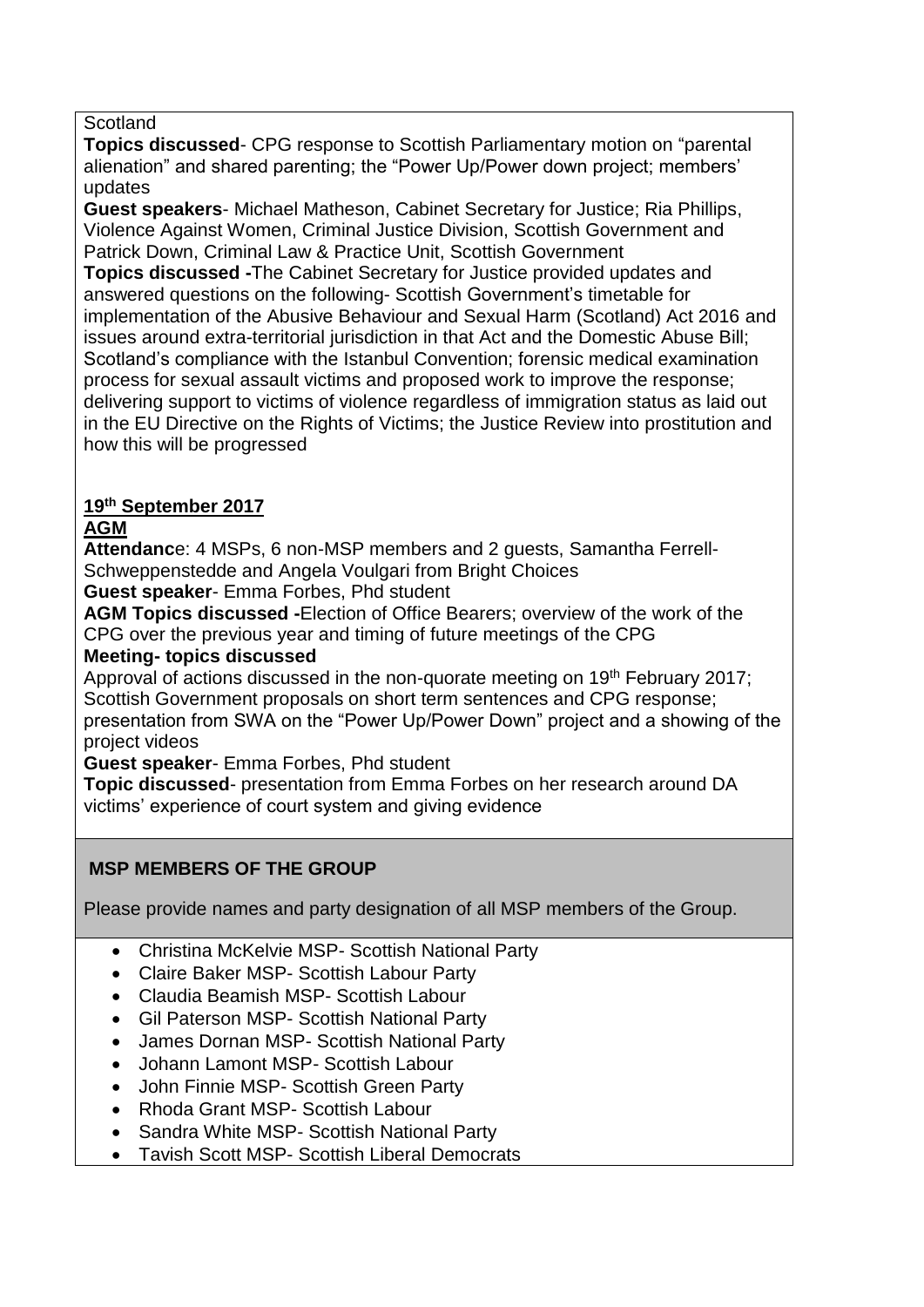## **NON-MSP MEMBERS OF THE GROUP**

For organisational members please provide only the name of the organisation, it is not necessary to provide the name(s) of individuals who may represent the organisation at meetings of the Group.

|                    | Gillian Baker                                |
|--------------------|----------------------------------------------|
| <b>Individuals</b> | <b>Lily Greenan</b>                          |
|                    | Nancy Lombard                                |
|                    | <b>Stephen Madill</b>                        |
|                    | George Ekton                                 |
|                    | Dr Melanie McCarry                           |
|                    | Scottish Women's Aid                         |
| Organisations      | <b>ASSIST</b>                                |
|                    | Engender                                     |
|                    | <b>Rape Crisis Scotland</b>                  |
|                    | <b>SAY Women</b>                             |
|                    | <b>Women's Support Project</b>               |
|                    | Zero Tolerance                               |
|                    | Rape and Sexual Abuse Centre Perth & Kinross |
|                    | White Ribbon Scotland Campaign               |
|                    | <b>EVA Services- NHS Lanarkshire</b>         |
|                    | The Empower Project                          |
|                    | Kallia Manoussaki                            |

### **GROUP OFFICE BEARERS**

Please provide names for all office bearers. The minimum requirement is that two of the office bearers are MSPs and one of these is Convener – beyond this it is a matter for the Group to decide upon the office bearers it wishes to have. It is permissible to have more than one individual elected to each office, for example, coconveners or multiple deputy conveners.

| Convener               | Co-Convenors: - Christina McKelvie MSP and Claire Baker<br><b>MSP</b> |
|------------------------|-----------------------------------------------------------------------|
| <b>Deputy Convener</b> | Claudia Beamish MSP                                                   |
| Secretary              | Scottish Women's Aid                                                  |
| Treasurer              | <b>None</b>                                                           |

### **FINANCIAL BENEFITS OR OTHER BENEFITS RECEIVED BY THE GROUP**

Please provide details of any financial or material benefit(s) received from a single source in a calendar year which has a value, either singly or cumulatively, of more than £500. This includes donations, gifts, hospitality or visits and material assistance